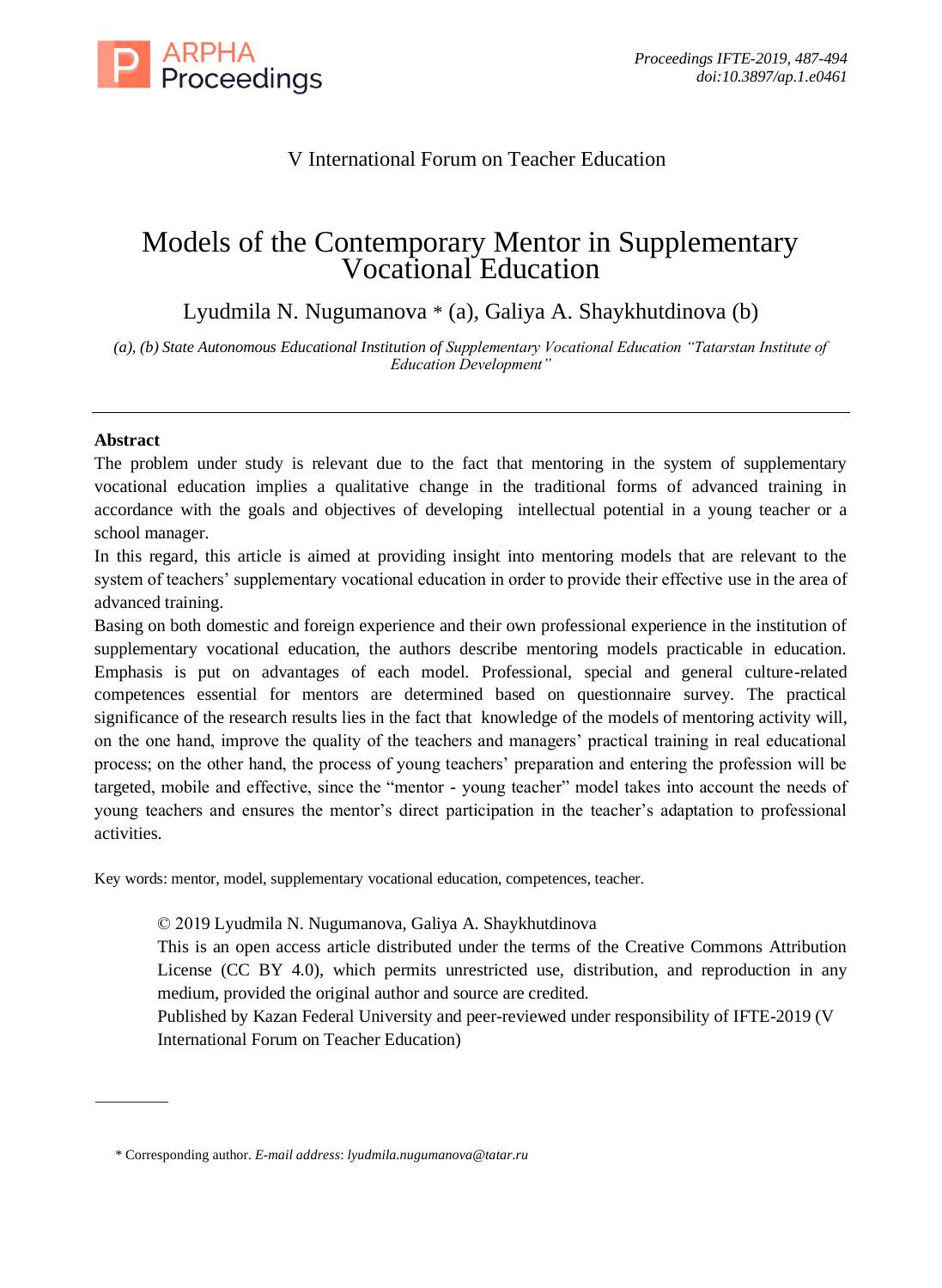#### **Introduction**

Today the mentoring is one of the problems most widely discussed not only in domestic, but also in the international pedagogy and other sciences. The latter fact is related to a number of reasons: the mentoring is one of the least expensive on-site modes of staff teaching. A team member more experienced or more competent in the field, in which the mentee has no or poor knowledge or competences, can become a mentor. Mentoring can be done both practically under real-life conditions, and remotely in various digital formats. Mentoring opportunities are almost boundless, starting from single consultations and training to multiyear collaboration and patronage to the mentee (Nugumanova, & Yakovenko, 2018).

It is well known that today the following forms of education are traditionally used in the system of supplementary vocational education of teachers: full-time training; in-service training; research work; training on their own program based on personal experience and practice; participation in conferences and seminars; business trips and internships with the aim of sharing experience, etc.

Mentoring as a form of teacher's professional adaptation and professional development takes a separate position among these forms. The fact is that this activity includes all of the above forms, complements them and fills them with new meaning - the provision of professional help and support to the teacher. (Barnett, J. 2008).

The advantages of this form of assistance are obvious: pedagogical mentoring has a wider focus, it is less theorized, has greater flexibility, is distinguished by a variety of forms and methods of working with specialists in the context of real work. In addition, in this process there are a close interpersonal contact between a mentor and a pupil, analysis of strong and weak professional positions of a particular teacher, and, consequently, there is a more focused interaction in order to provide real assistance in practical activities (Crutcher, B. 2007). Being in the center of the educational situation, it is obvious that today it is not enough just to develop teachers' skills, forming the traditional model of a teacher. Nowadays, it is necessary to develop in the teacher such new professional positions as: an expert, a mentor, a moderator, a facilitator, a coach, and also to help him develop his own software skills. For example, interpersonal communication, conflict management, stress and time management, as well as ongoing professional development.

That is why mentoring models differ nowadays. We shall discuss those models which are used by us at the institution of supplementary vocational education.

#### **Objective**

Provide insight into modern mentoring models effectively applied in domestic educational practice.

#### **Research Methods**

The research is based on analysis of international and Russian experience of mentoring in organisations and production companies, as well as on the mentoring practice implemented within the framework of the project "Regional system of mentoring pedagogical and executive staff based on the network cooperation", operated by Tatarstan Institute of Education Development.

#### **Literature Review**

Research on the problem of mentoring has several stages: in the Soviet period, problems of mentoring at work were developed (S.Ya Batyshev, 1985, etc.). In the post-Soviet period, the issues of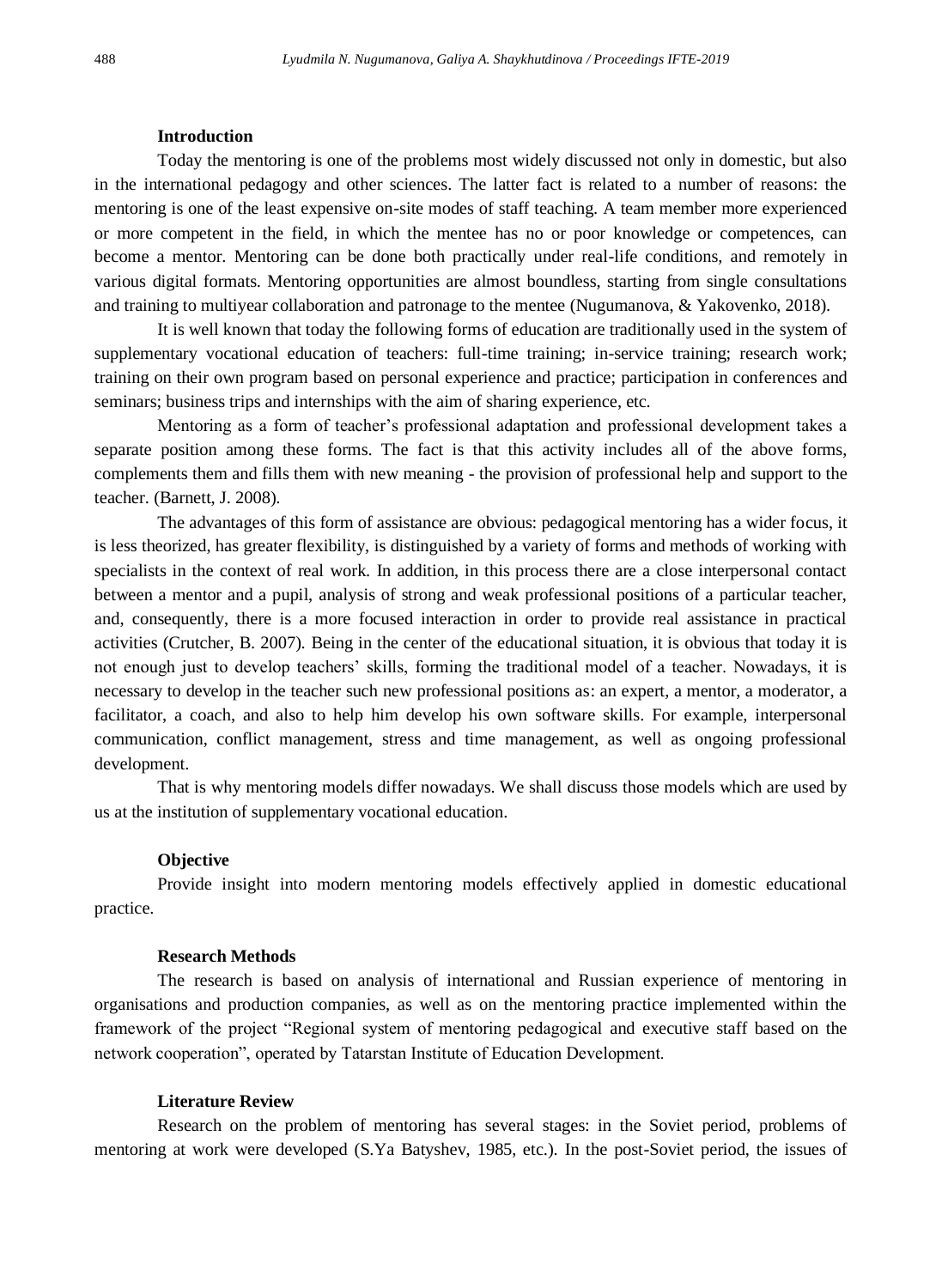advanced training (V.V. Kraevsky, 2005, N.V. Kuzmina, 1990 and others), adult education (E.M. Dorozhkin, 2006, S.I. Zmeyev, 2003) were actively investigated. In the modern period, the problems of mentoring in intra-company education (S.V. Brodsky, 2006), corporate (A.R. Masalimova, 2015) education, issues of mentors' and industrial education masters' pedagogical competencies (I.I. Sokolova, 2012) are considered. In foreign studies, the conceptual foundations of mentoring were developed in the studies of American scientists Knowles, M., 1978; Williams, L., 2008 and others; differentiated assessment of mentors' competencies is presented in the works of American researchers Johnson, W. B. (2008a), Crutcher, B. (2007) and others; the role of pedagogical mentoring in universities in the development of scientific research and grants is considered in the works of American researchers Olian, J.D. (1988) and others.

#### **Results**

We have determined several mentoring models used in education. The traditional model of mentor implies teamwork of a more experienced teacher and beginner within a certain period of time. As a rule, a pedagogue with an extensive work experience, lengthy period of service, personal attributes fostering good and positive collaboration between him and his mentee based on individual approach becomes a mentor. In this case the primary focus is put on the mentee's professional growth. This model is most widely spread in almost all spheres of human activity. The following types of mentoring exist in education besides this model.

Situational mentoring model: this type of mentoring is required when the mentee needs assistance in a specific situation (for example, when preparing for a demonstration lesson or speech at a seminar etc.). This model is rather widely spread and effective.

Partner mentoring model: implies mentoring by specialists similar in their skill level or age, or period of service. In this case the mentor is a staff member who is equal to the mentee by his skill level, but has experience in the subject area which the mentee lacks. This model is applied in two forms: in the first case, collaboration is between two young teachers, but one of them already has some experience, while the other has just started his career. However, in the model considered the mentor evidently lacks lore and experience. That is why such mentoring requires support with other forms. A significant role here can be played by "School of Mentoring", an electronic platform available on the site of Tatarstan Institute of Education Development. In addition to teaching aids there one can find records of webinars and profession-oriented discussions, and get on-line consultations in real-time mode etc. (Lewis G. 1996)

The second form is based on collaboration between two teachers occupying equal positions. In this case the mentor is a teacher with a broader experience, who possesses skills and expertise in a certain subject field necessary for the other staff member. This model is used if the mentee had worked in a different educational organization and then became the employee of the organisation under consideration. (Jarvis, P. 1995)

The next model is group mentoring, in which one mentor works with a group of mentees. This model is used rather rarely, and only in newly established educational organisations, where an experienced leader or teacher undertakes patronage of several other teachers and periodically holds mentoring activities for them.

Short-term or goal-directed mentoring: the target of this model is to set goals ensuring short-term results. The mentor and mentee meet only to define a short-term goal and expected result. The mentee must achieve the set goals during the time period between their meetings. The problem here is lack of face-to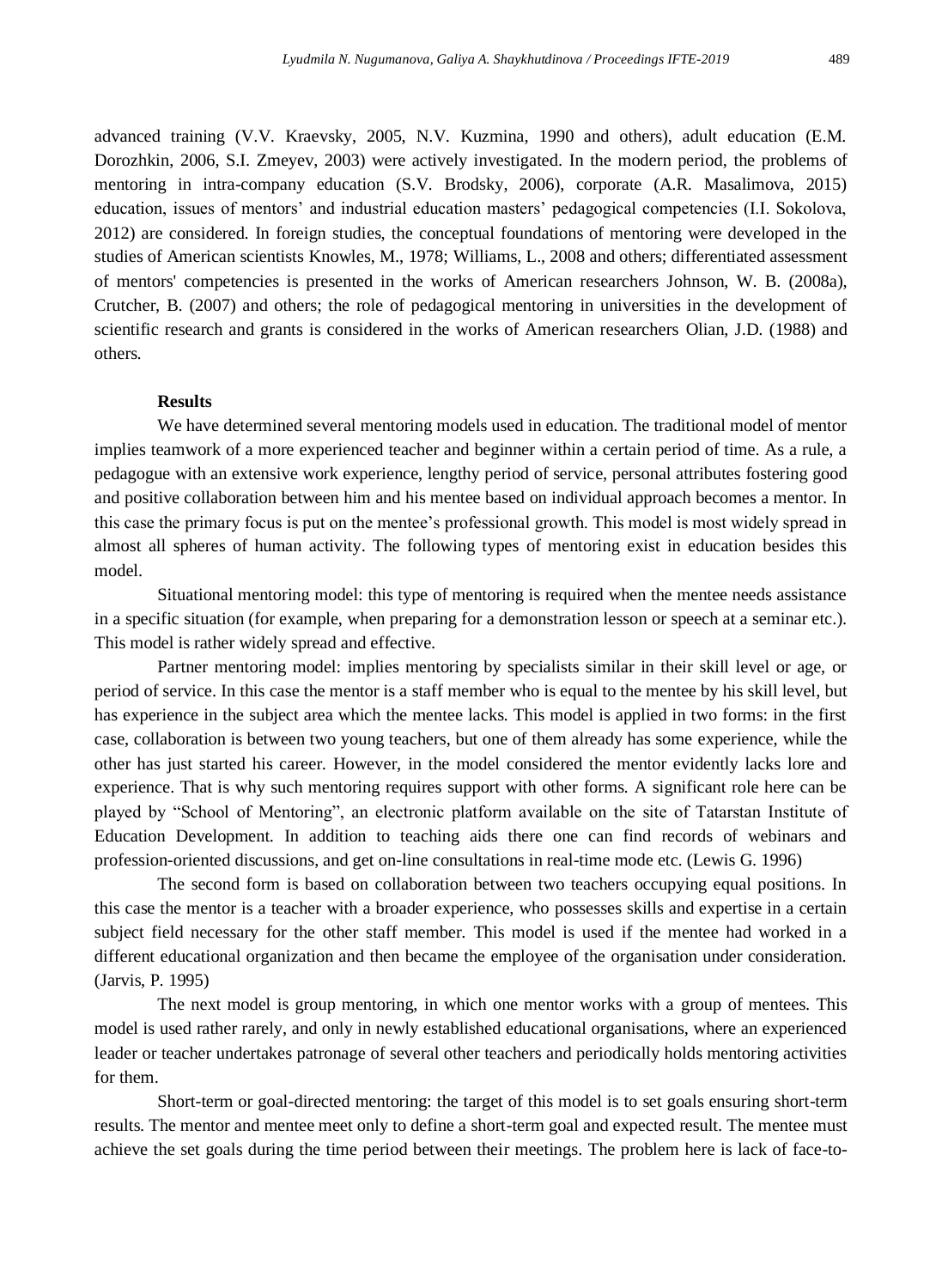face communication. For this reason the given model is unsuitable for new staff members who need a closer collaboration with the mentor, but can be successfully applied if the mentee already possesses some work experience, and his development can be organised in the form of self-improvement (Esaulova, 2017).

Swift mentoring is a model aimed at a multilevel approach to organizing a network of professionals in the educational organization and promoting development of mentoring relations, thus providing several staff members a ground for acquaintance. Swift mentoring implies single meetings of less experienced pedagogues with a mentor with a view to build relationships with other people united by common problems and interests. Such meetings help to state and set goals for personal development and career growth based on information obtained from reputable sources, exchange views and first-hand experience, and cultivate mentor – mentee ("peer-to-peer") relations. The given model helps building relations between pedagogues with common goals and mutual interests. (Williams, L. 2008).

Reverse mentoring, or inverted mentoring model, in which a younger teacher becomes a mentor for his experienced and elder colleague. This model is in high demand, as younger teachers usually become mentors for their elder teammates in the spheres of modern information technologies and computer-aided learning solutions. The reverse mentoring helps to establish strong and fruitful relationships between different generations of teachers in the educational organization. The both parties to this form of mentoring have to step out of their comfort zones and learning thinking, working and studying in a new fashion through tolerant perception of social, age and communicative peculiarities of each other (Kruglova, 2007).

To promote the above models into the system of teachers' advanced training, we have created an electronic platform "School of Mentoring", which is located on the website of the Institute of Education Development of Tatarstan Republic.

"School of Mentoring" electronic platform is hosting job-related discussions, webinars, experimental mentors schools of Tatarstan Republic, and other forms of interaction between mentors that are aimed at the continuous development of their abilities, their self-realization in different directions, communication with like-minded individuals on intellectual and professional issues, interaction with mentors of different directions and receiving comprehensive support from them. Over 185 teaching and management personnel and 20 schools have been registered for this project. One of the most universal models in education is the model: "Everyone can be a mentor for everyone"! Therefore, any teacher, regardless of age, can choose a mentor. First of all, a teacher must start with his personal needs. In the process of interaction, a route to eliminate professional problems and a joint project to present the outcomes are determined. The graph of professional growth presenting outcomes of the work of "School of Mentoring" can be found on the site. Work on the development of mentoring activities in education has shown that it is impossible to apply the same approach to all mentees. Therefore, the models of mentoring today are different. A special role is played by the model "mentor - young teacher". For its implementation, we identified the professional difficulties of a young teacher. The average age of the respondents was 24.8 years, and the average pedagogical work experience did not exceed 1.7 years. The study surveyed 556 respondents.

The rating of difficulties experienced by young teachers in their professional activities is fairly standard: maintaining reporting documentation, developing a syllabus of the course, planning and conducting a lesson according to Federal Educational Standard (20.7%, 18.8% and 18.7% respectively); difficulties in interaction with parents and classroom management (11% and 14.7%). In our opinion, this is related to the fact that in the process of professional training these areas of teacher's activity are not given enough attention. A young teacher learns this just in the process of professional activity, which creates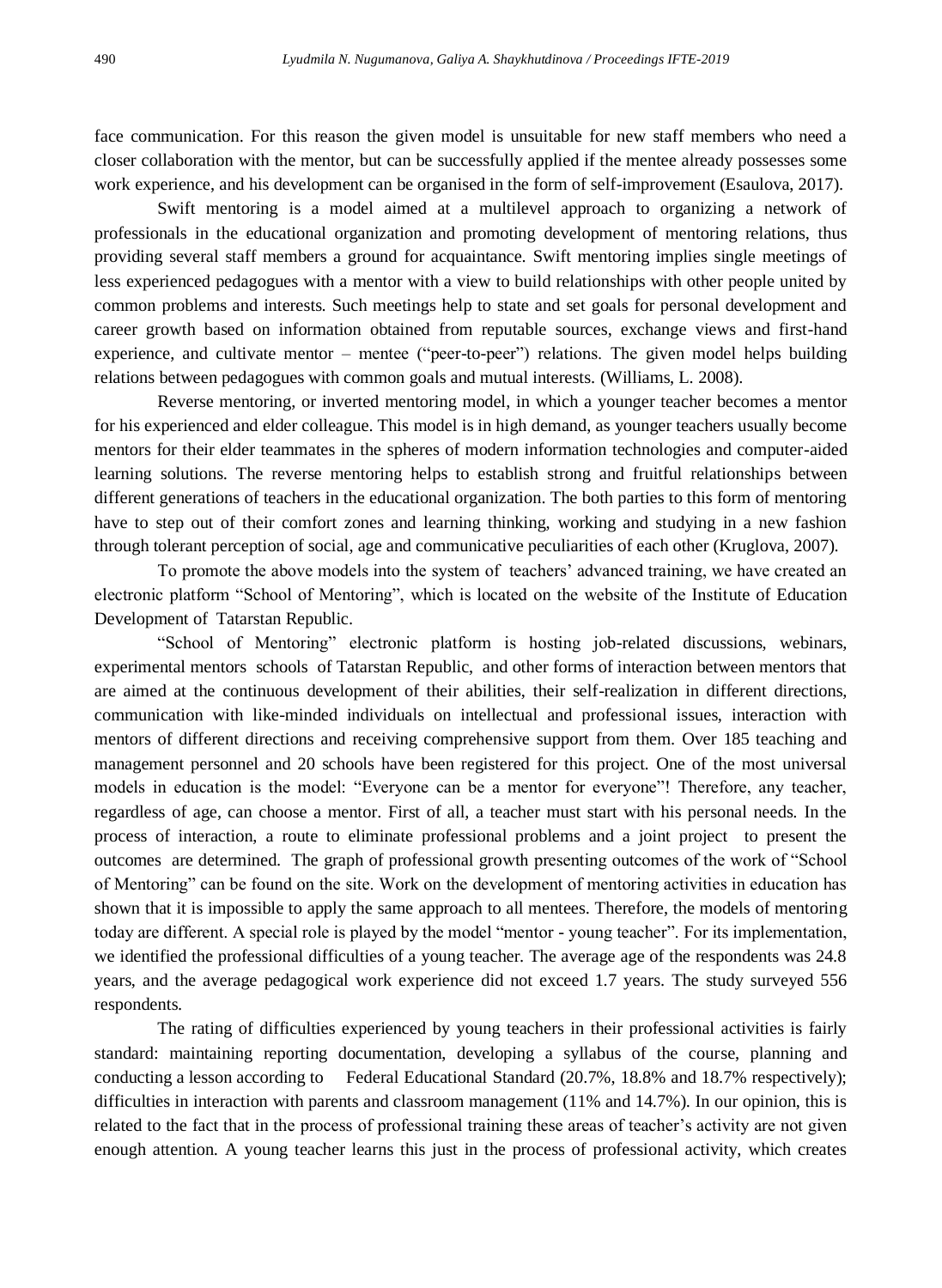certain difficulties. In addition, monitoring showed that more than 50% of young teachers do not have a mentor.

So, how are we planning to develop young teachers in the framework of the "mentor-young teacher" mentoring model?

First of all, through the development and introduction of new personalized interaction formats, which include:

"TeachMeet" - face-to-face monthly workshops for sharing experience based on the interests of the participants themselves;

Design session - face-to-face meetings of representatives of network sites on various subjects held during holidays;

Trainings in soft-skills - trainings on key competences of the 21st century - communication skills, teamwork, creativity, critical thinking;

Secondly, we plan to create and promote open online courses of best teachers and university professors in basic and major subjects of middle school and senior school. (Burgess, K. 2007).

In addition, within the framework of this project, it is planned to create and support the activities of network methodological associations of teachers in various subjects in the form of design sessions, which summarize the work for the previous period and plan future activities.

Moreover, in order to find and promote the most advanced young teachers, in the framework of this innovative project we plan to hold the "Pedagogical Olympiad" - a new format competition for teachers of all directions. This model of mentoring has many prospects for development, the most relevant of which is securing young teachers in the workplace, in schools, since the statistics are currently sad: after one year 48% of young teachers leave school, in 2 years –29%, in 3 years - 23% do it.

The "mentor - young teacher" mentoring model is a platform that is not instructed from above, but is created and coordinated by the participants themselves, which are young initiative people and educational organizations. If the former are interested in personal development, mutual synergistic communication, comprehension of the new, which in itself creates positive motivation, the latter need just such personalities to implement the most advanced educational projects. That is why this model of mentoring contributes to the transmission of values, visions and missions of pedagogical activity to all its levels through close relations between the mentor and the mentee, helping them to understand and make the necessary changes to their individual work style and behavior.

#### **Conclusions**

We have determined the basic mentoring models existing in the contemporary educational environment. Variety of mentoring models confirms the fact that the educator's work cannot be monotonous. A creative approach and variability are its features (Shaykhutdinova, 2017). The knowledge about diversity of mentoring models permits an educational institution to select its own model, form its own approach to this problem and successfully meet the challenge of the teaching staff development.

#### **Recommendations**

In order to work as a mentor the educator must have certain competences in this sphere. Based on questionnaire survey the authors have determined essential criteria for selecting competences and sets of competences, which the contemporary mentor should be armed with: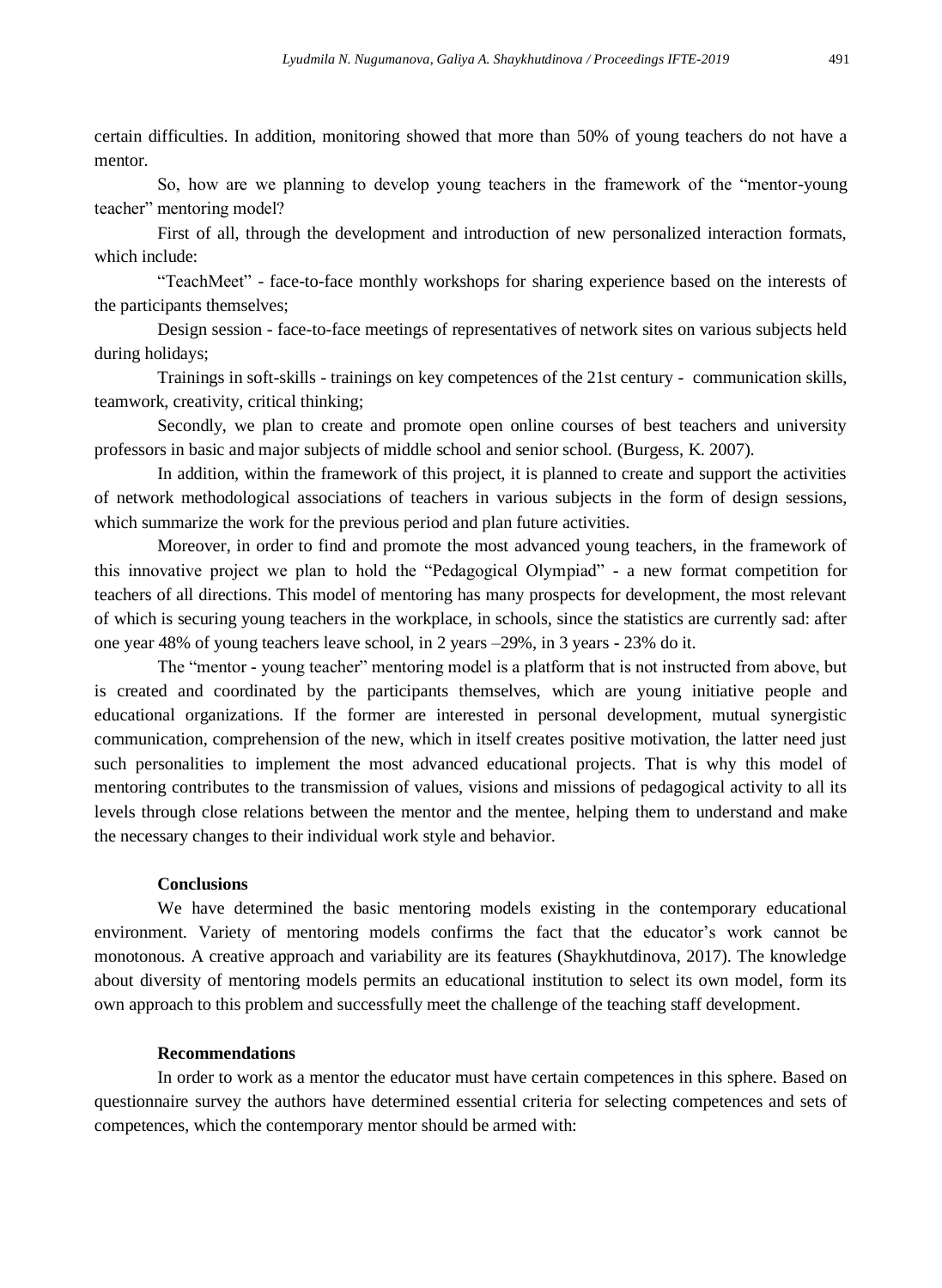Cognitive criterion: mental flexibility and thinking on feet, ability to see problems in pedagogical environment and solve them, knowledge of pedagogical work features, ability to creativity and selfdevelopment, competence in his subject area supplemented with the knowledge of student mind-set, pedagogical collaboration and self-exploration.

Motivating component: forms and increases motivation of the educator to development and selfactualisation in profession, owing to which he can demonstrate the best teaching practices in his pedagogical work.

Professional design component: formation and inclusion of the mentee in the professional developmental environment.

Communication component: the mentee is competent in specific features of communication with those who are involved in the teaching and education process; he is able to cooperate and render mutual assistance in professional development and self-education of the mentee, as well as to press his own point and persuade others during the discussion; avoids conflicts in his professional activity. (Falyakhov, I.I., 2017)

Diagnostic reflexive component: the mentee possesses analytical skills in pedagogical process study and pedagogic work reflection, as well as in self-reflection of his teaching activities.

Identification of the aforesaid criteria permits to group the core competences of the mentor in education.

Professional competences are basic competences required for professional pedagogical activity.

Special competences are competences required in the mentoring activity for fruitful and effective collaboration in different roles, such as: mentor – mentee, mentor – mentor, mentor – experienced teacher, mentor – group etc.

General culture-related competences are competences supporting the mentor's potential, namely: communicative, intellectual, research and managerial competences.

To be successful in the mentoring activity one has to combine all the above mentioned competences. In addition to the aforesaid competences the mentor must constantly practice selfimprovement and professional growth, develop new competences in himself along with creative potential, study and analyse the available and innovative experience, improve his teaching practice.

The effect of the mentoring activity manifests itself as follows (Masalimova, 2015):

– firstly, capacity development and skill improvement in the teaching team, increase in its cohesion, and joint pursuance of common goals and interests of the educational organization;

– secondly, promotion of personality-centred relations between fellow teachers, contributing to effective assistance and support in pedagogical practice of the educational organization;

– thirdly, the educational organisation enjoys such a category of pedagogues who are able to assume responsibility for rapid professional adaptation of young teachers.

#### **References**

- Barnett, J. (2008). Mentoring, boundaries, and multiple relationships: Opportunities and challenges. Mentoring & Tutoring: Partnership in Learning, 16(1), 3-16. http://dx.doi.org/10.1080/13611260701800900
- Batyshev A. S. (1985) Pedagogical system of mentoring in the labor collective.– Moscow: High school, 272 p.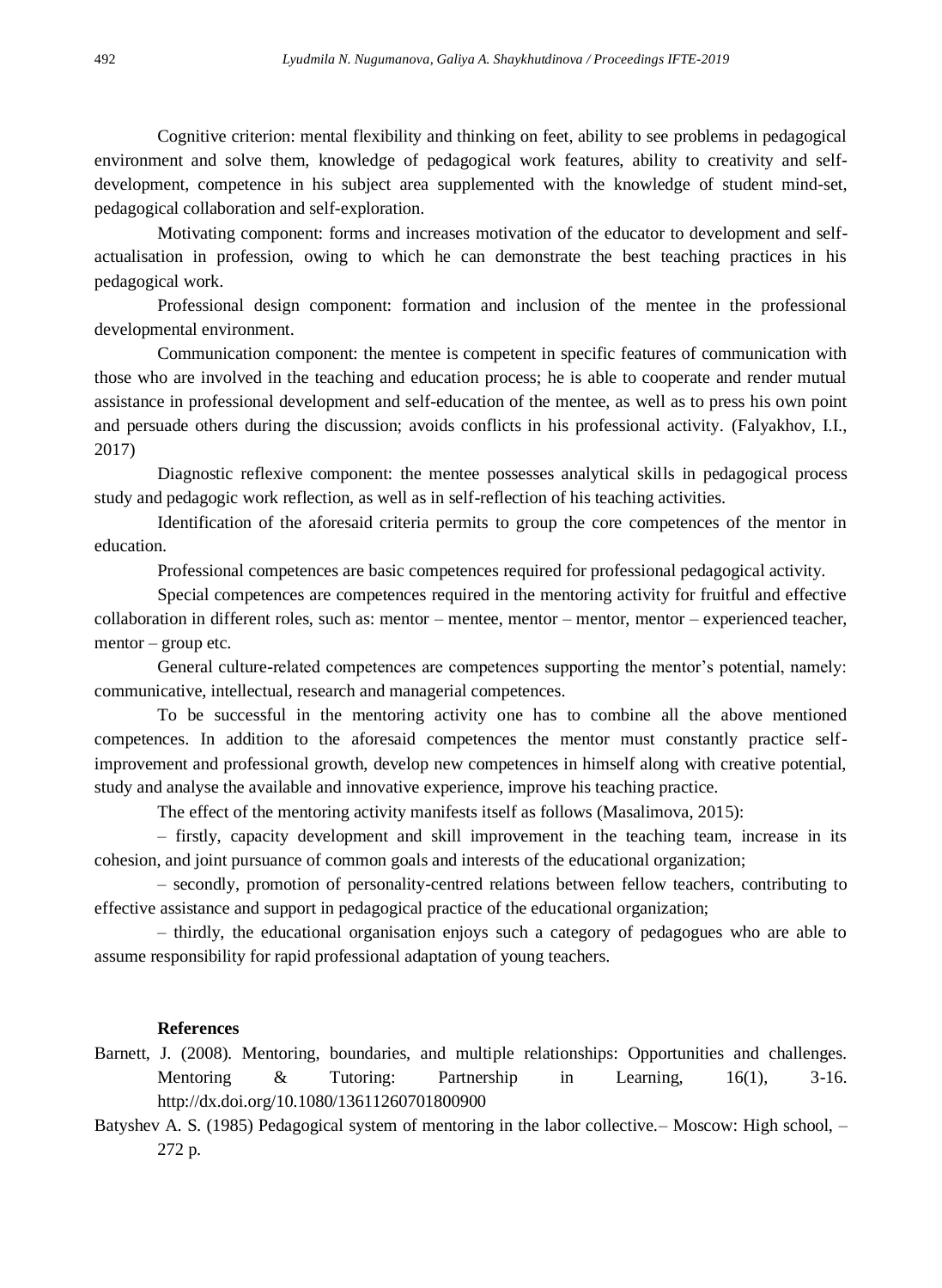- Burgess, K. (2007). Mentoring as holistic online instruction. New Directions for Adult & Continuing Education, 2007(113), 49-56. http://dx.doi.org/10.1002/ace.246.
- Brodsky S. F. (2006) Introduction of new technological means of training and methods in the educational process of training workers.- Oil industry. – № 9, 2006. - P. 143.
- Crutcher, B. (2007). Mentoring across cultures. Education Digest, 73(4), 21-25.
- Esaulova, I. A. (2017). New mentoring models in the foreign companies practices of personnel learning and development. Business Strategies, 6, 8-13.
- Dorozhkin E. M. Additional professional education of forest specialists: methodology, theory, practice : dis. ... Dr. PED. Sciences - Ekaterinburg, 2006. - 250 p.
- Zmeev S. I. (2003) Andragogy: fundamentals of the theory and technology of adult education. MOSCOW: PER SE.- 206 p.
- Falyakhov, I.I. (2017) Multi-level technology mentor training industrial training for the dual system of vocational education / European research: innovation in science, education and technology. London. United Kingdom. - № 10 (33). - P. 64-70.
- Jarvis, P. (1995) Adult and Continuing Education. Theory and Practice. − London: Routledge, 1995. 302 p.
- Knowles, M. (1978) The Adult Learner: A Neglected Species. Houston: Gulf Publishing Co., 244 p.
- Kraevsky V. V. (2005) Scientific research in pedagogy and modernity / Pedagogy.  $-\mathcal{N} \geq 2. -P$ . 1320.
- Kram, K. E. (1983) Phases of the Mentor Relationship / Academy of Management Journal. Vol. 26, No. 4. - Р. 608-625.
- Kruglova, I. V. (2007). Mentoring as a precondition for professional rise of a young teacher. Synopsis of a PhD thesis, Moscow., 32-44
- Kuzmina N. In. (1990) Professionalism of the teacher and master of industrial training. M.: Higher school, – 119 p.
- Lewis G. (1996) The Mentoring Manager. Strategies For Fostering Talent and Spreading Knowledge. London: Pitman Publishers. - 192 p.
- Masalimova A.R. (2015) [Structural-Functional Model for Corporate Training of Specialists in Carrying](http://www.ccsenet.org/journal/index.php/res/article/view/45298)  [Out Mentoring/](http://www.ccsenet.org/journal/index.php/res/article/view/45298) A.R.Masalimova, Z.G.Nigmatov // Review of European Studies, - Vol. 7. - No. 4.  $- P.39-48.$
- Masalimova, A.R. (2015) [Mentors and Trainees Professional Interaction Features at the Modern](http://www.ccsenet.org/journal/index.php/res/article/view/45295)  [Enterprises in Russia/](http://www.ccsenet.org/journal/index.php/res/article/view/45295) A.R. Masalimova, L.L.Sabirova // Review of European Studies, - Vol. 7. - No. 4. – Р.20-26.
- Nugumanova, L. N., & Yakovenko, T. V. (2018). Mentoring as a mode of lifelong education and professional self-fulfilment of teachers. Problems of contemporary pedagogical education. Series: Pedagogy and Psychology, 60(4), 302-305.
- Olian, J.D. (1988) What Do Proteges Look for in a Mentor? Results of Three Experimental Studies / J.D. Olian, S.J. Сarroll, С. M. Giannantonio, D. B. Feren // Journal of Voсational Behavior.. - vol. 33, №. - Р. 18-25.
- Sokolova, I. I. (2012) Social and pedagogical qualities of the modern teacher of professional training. Kazan pedagogical journal.  $-N_2$  2. – P. 25-30
- Shaykhutdinova, G. A. (2017). Teacher training for a professional educational organisation: Approaches to the problem. Innovations in Education, 1, 54-64.